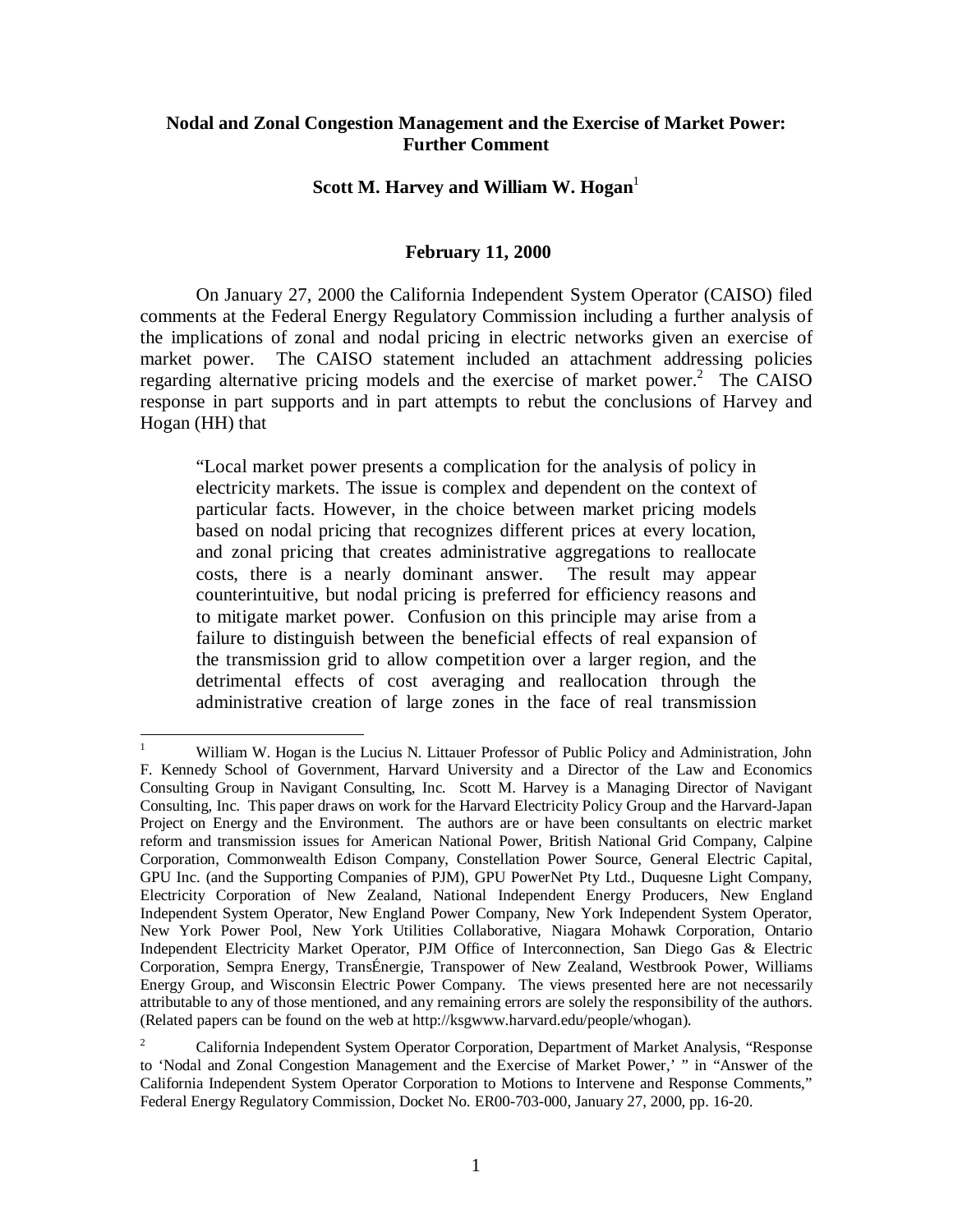congestion. In the latter case, zonal aggregation subsidizes the monopolist and increases the profits that can be extracted through the exercise of market power. By contrast, nodal pricing supports the market and expands the range of tools available to help mitigate market power."<sup>3</sup>

Importantly, the CAISO response supports a major point of the HH analysis. In particular, the CAISO does not refute the many examples developed in HH in which nodal pricing is no worse than and often better than zonal pricing in mitigating the effects of market power. Previously, the decision rules of the CAISO have implied that zonal pricing was always superior to nodal pricing and the mere existence of market power was a prima facie obstacle to further disaggregation of zones. Now, at a minimum, the CAISO response would support a view that the conclusion could be different in different circumstances, and nodal pricing, with its other inherent advantages, would be a pricing model worthy of consideration even in the presence of market power.

Furthermore, the CAISO and HH agree that "both the zonal and nodal market designs are vulnerable to locational market power and must incorporate specific provisions for mitigating the ability of market participants to exercise market power."<sup>4</sup> And that "locational market power is created by the physical constraints in the transmission system, not by the zonal or nodal congestion management market design."<sup>5</sup> However, the CAISO and HH disagree on whether there are any realistic circumstances under which zonal pricing would be superior to nodal pricing when faced with the exercise of market power, with the CAISO arguing that the story is mixed and HH arguing that nodal pricing is generally the superior approach.

The CAISO response builds on two points. First, that the HH analysis depends on a series of examples or case studies and "[t]he obvious problem with the Harvey-Hogan argument is that a case study cannot establish a result in all instances, or even all instances of practical relevance."<sup>6</sup> Second, the CAISO states that the "purpose of the present Response is to provide an example, in the spirit of the Harvey-Hogan cased study, in which the opposite result obtains, i.e., the zonal market design does the better job of mitigating market power impacts." 7

On both points, the CAISO is incorrect. As for the first point, the CAISO response is not accurate. The HH paper does contain many examples, intended to "illustrate" the argument and explain the seemingly counterintuitive advantages of nodal pricing. However, the HH paper is clear that the argument goes well beyond the illustrative examples and identifies that "in an appendix, we take up the problem of

<sup>&</sup>lt;sup>2</sup><br>3 Scott M. Harvey and William W. Hogan, "Nodal and Zonal Congestion Management and the Exercise of Market Power," January 10, 2000.

<sup>4</sup> CAISO response, p. 16.

<sup>5</sup> CAISO response, p. 16.

<sup>6</sup> CAISO response, p. 16.

<sup>7</sup> CAISO response, p. 16.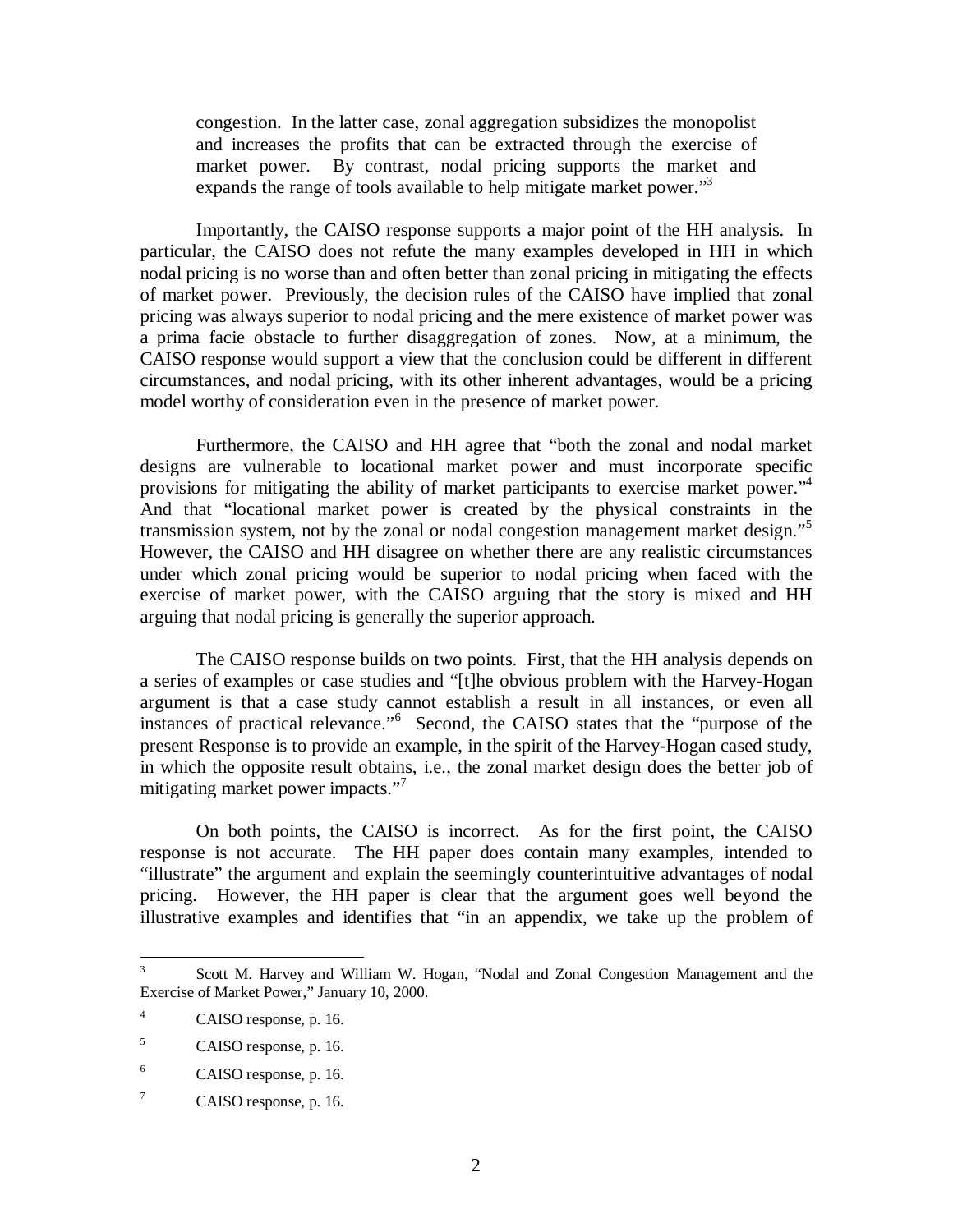characterizing the market outcomes in the presence of local market power."<sup>8</sup> This appendix identifies general conditions under which the asserted monopoly price and profit conclusions hold, and identifies the unusual conditions that would be required for any exceptions. The HH analysis is clarified by the examples, but does not depend solely on the examples. However, for some reason, the CAISO makes no mention of the appendix, which is an integral part of the HH paper.

As for the contrary example offered by the CAISO, it is worth discussing at further length because it is very helpful in developing the argument and clarifying the issues at hand. The CAISO example is extreme and unusual. For instance, the generator exercising market power has a very small share of the relevant market, $9$  but this could be accepted as device to emphasize an analytical point rather than an attempt to suggest that the CAISO example is illustrative of "instances of practical relevance." It is the analytical point that is important, and the analysis clearly reveals what may stand behind the CAISO's preference for zonal pricing.

In particular, the CAISO's main analytical point could be an unintentional mistake, which would reveal why we come to different conclusions about the preference for nodal over zonal pricing approaches. Or the main analytical point may reveal an intentional policy agenda that we would view as mistaken in the same way, and doomed to failure. This too would explain why we arrive at different general preferences for pricing models in the presence of market power.

As developed in detail below, the example in the CAISO response depends fundamentally on competitive suppliers willingly participating in a discriminatory pricing scheme that has the competitive suppliers bidding and receiving less than the market clearing price. Without this assumption, the details of the example turn on their head and provide further support for the HH preference for nodal pricing. This assumption, therefore, is critical to the argument.

As a mistake, the CAISO assumption may flow from a shorthand commonplace that competitive suppliers should always bid their marginal cost. This argument is correct in the case of a second price auction with everyone paid the market clearing price. Further, it is also used often as a workable approximation in analyses of a first price nondiscriminatory auction where everyone is paid the market clearing price.

To be precise, an optimal choice in the standard competitive model, with everyone paid market clearing price, is for the competitive supplier to bid its opportunity cost, which is usually taken to be the marginal production cost. This distinction becomes important in the zonal pricing model because this congestion management system inherently introduces a pricing rule that deviates from the market clearing principle, and

 8 HH, p. 7.

<sup>9</sup> The HHI in the relevant market would be less than 400 for most conventional market definitions. This is well below the usual Department Justice threshold of 1000 for a presumptive finding of no market power.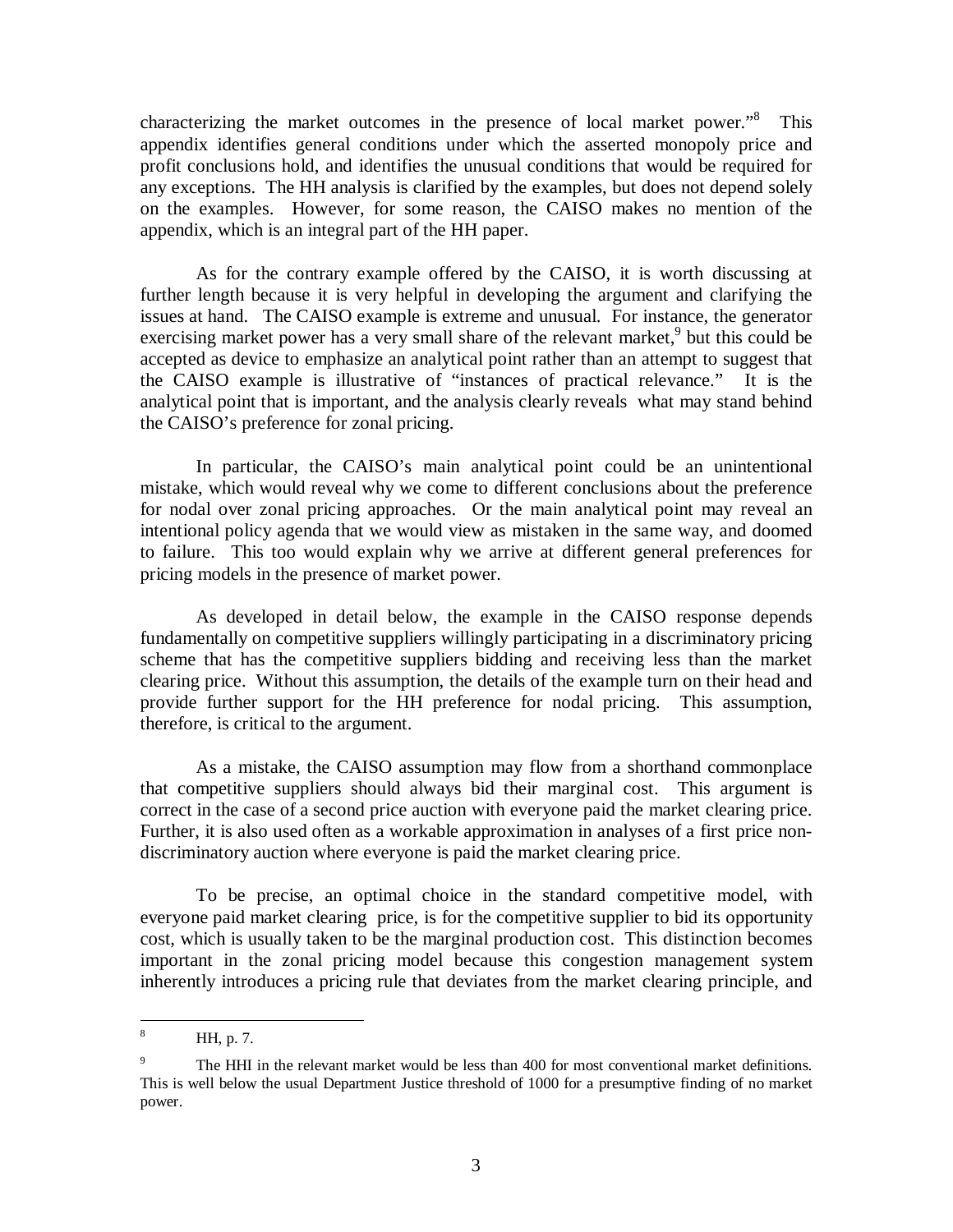introduces the practice of paying at least some suppliers what they bid. This difference in the rules distinguishes zonal pricing from the standard competitive model and inherently changes the incentives facing the competitive supplier. Under this alternative pricing rule, the optimal bid of a competitive supplier is no longer its marginal production cost. In effect, the competitive supplier faces an incentive to bid the expected market clearing price if this is above its marginal production costs. In the CAISO setting of perfect information and no uncertainty, the optimal strategy is to bid the market clearing price.

In the CAISO example, the profitability of this bidding strategy would be revealed either by direct analysis, or the competitive supplier would discover this through simple experimentation. The competitive suppliers in the CAISO example could raise their individual bids up to the market clearing price, and no matter what the bids of the other competitive suppliers, all their output would be taken. Hence, the profitability of this optimal competitive bidding strategy does not depend in any way on collusion or supply withholding. Bidding the market clearing price is the equilibrium competitive strategy under the zonal pricing rule.

Once the CAISO example is corrected to reflect the rational strategy of the competitive suppliers, we see the reverse conclusions from the example. With competitive suppliers following an optimal bidding strategy, the CAISO example adds to the list of examples in HH where nodal pricing provides a preferred approach.

Alternatively, it is also possible that the CAISO's main point arises from an error in assessing the impact of vertical integration on the costs borne by load. The CAISO prefaces its example with a reference to the possibility that a competitive generator might overall be a net buyer, having more load than generation located within the market. This possibility would not change validity of the HH analysis, however, because the net buyer would still have to pay the market clearing price for power purchased from net sellers. The CAISO's calculation of net cost to load does not, however, account for the effect of vertical integration.  $10$  In essence, the price applied to power transferred internally does not affect the net cost to load because the competitive supplier that is a net buyer overall is paying the price to itself. Whether a competitive supplier that is a net buyer sells its output to itself at higher or lower prices does not matter to the net buyer's overall cost of meeting load. What does matter to the net buyer's overall cost of meeting load is the price it pays for the power it purchases from others. In a competitive market the net buyer will be forced to pay the market clearing price for any power it purchases in the market.<sup>11</sup> If this is recognized, the CAISO's example is again turned around and reveals that zonal pricing leads to higher costs borne by load.

 $10<sup>10</sup>$ 10 The calculations in the CAISO example do not apply to a competitive supplier that is a net buyer, because the calculated cost of meeting load does not account for the payments the load would be making to itself for the portion of output that was self-supplied. As seen below, accounting for such payments would also entirely change the outcome of the CAISO example, even if the competitive supplier that is a net buyer were to bid its output into the market at an arbitrarily low price.

<sup>&</sup>lt;sup>11</sup> A large net buyer might have an incentive to artificially depress the market clearing price but it would accomplish this by bidding high cost production into the market at an artificially low price. Such a buyer could not reduce the cost of its net purchases by altering its bidding strategy for infra-marginal production.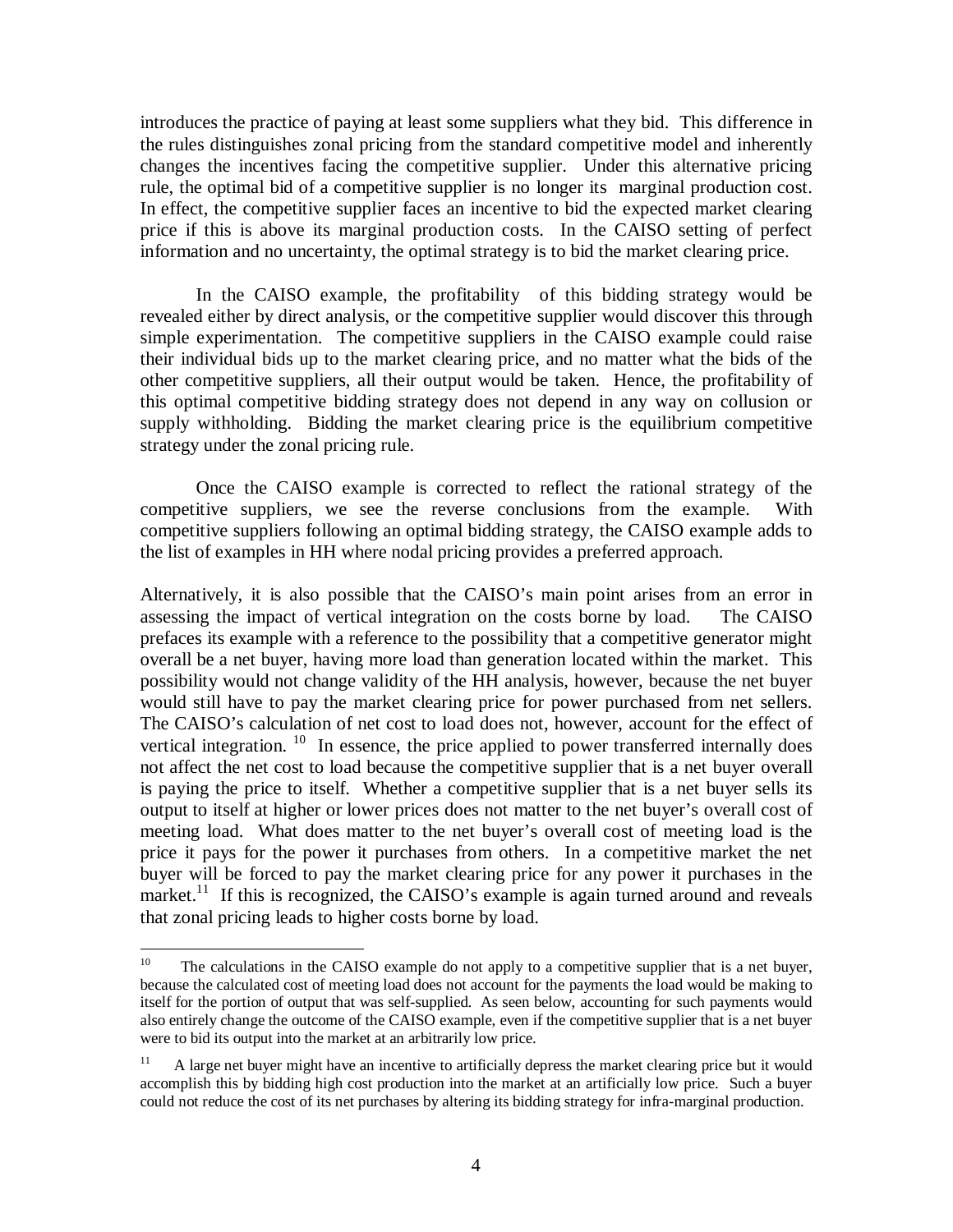If the assumed bidding strategy assumed in the CAISO example is not an unintended mistake, then it reflects an agenda to apply price discrimination among generators. For the same reasons summarized above, it is not likely that the generators would willingly submit to such price discrimination, and the CAISO strategy is likely to fail. Furthermore, if there is some mechanism for the CAISO to sustain such a discriminatory pricing scheme, then the logic would apply well beyond the case of market power. Were the CAISO able to so discriminate, then the zonal pricing system would do so between low and high cost generators just as well. Such discrimination is unlikely to be successful in the long-run (i.e. after market participants recognize that it is occuring and take it into account in their bids) and even less likely to be desirable in a competitive open access market. However, if this price discrimination does reflect the CAISO's intent, then the relationship between price discrimination and the bidding strategy of competitive generators discussed above may account for the CAISO's complaints in a wide variety of forums and contexts that some generators do not bid their costs in the California market.

Moreover, it is important to recognize that such a policy of price discrimination against low cost generators in constrained regions by the CAISO, if effective, would have an extremely negative impact on the profitability of new generation investments within transmission constrained regions. The inevitable outcome of such a price discrimination policy would be that low cost generation would not be built on a market basis within the transmission constrained regions. This outcome would force the CAISO to enter into RMR type contracts for all new generation capacity sited within transmission constrained regions, completely supplanting the competitive generation market, and entailing substantial extra-market payments to the new generation owners.

In short, the CAISO example is fundamentally a compelling illustration of the importance of the market pricing rules. The CAISO attempt to price discriminate among generators is flawed. Competitive suppliers will not cooperate with policies that are not profit maximizing and transfer wealth to consumers. We would expect to find that competitive generators in California would not bid their costs into a market designed to discriminate against them, and thereby would defeat the price discrimination while also reducing the overall efficiency of the market. $12$ 

California consumers, at least in aggregate, would be best served by an efficient competitive market. Similarly, we believe that generators will in aggregate be best served by an efficient market. Rather than seeking to benefit California consumers at the expense of generators through a continuing sequence of programs designed to maintain

 $12$ 12 The CAISO makes an argument that if loads in effect controlled the generators then they would have an incentive to bid low to manipulate the market price. ("Generator 1A ... has no incentive to raise prices." CAISO pp. 17 ) Of course, this violates the competitive assumption by making the "competitive" suppliers strategic bidders and suggesting collusion among the competitive bidders. An analysis of offsetting market power on the part of buyers would be interesting, but it is not consistent with the stated competitive framework.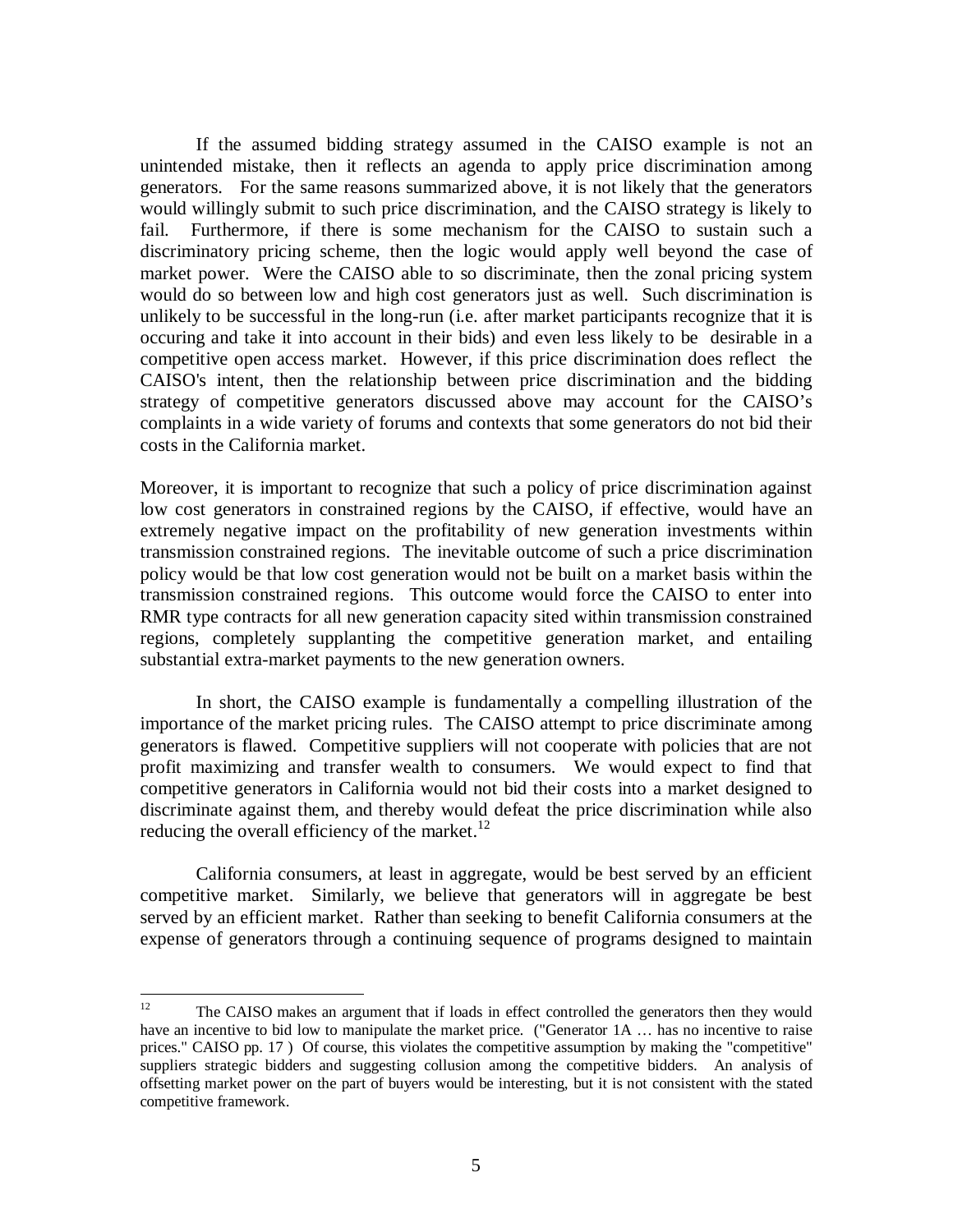price discrimination and zonal aggregation, the California ISO should simply seek to coordinate a competitive and efficient generation market with nodal pricing.

## **The CAISO Example**

The CAISO advances an example which they claim shows that "a nodal design without adequate market power mitigation in place can yield a more costly outcome than a zonal design." The example operates under conditions where the assumed monopoly bid price is implicitly constrained by a price ceiling, and the monopoly profits are the same under nodal pricing and zonal pricing. Furthermore, the dispatch is unaffected. Hence, the only difference is in the costs to the loads. The CAISO purports to show that the cost to load is higher under nodal pricing. When corrected to incorporate rational competitive suppliers, the opposite result obtains, and costs to load are higher under zonal pricing. Hence, the CAISO example is in fact consistent with the conclusion from HH.

The CAISO example is as shown in the figure.



The generators at node 2 are assumed to be competitive suppliers. The generators at node 1 in group A are also assumed to be competitive suppliers. However, the generators at node 1 in group B are assumed to be strategic players who have the same \$30 marginal costs as those of 1A but choose to bid \$1000 in order to withhold supply and exercise market power. Under the efficient nodal pricing system, with these bids and the constrained economic dispatch, we obtain prices of \$1000 at node 1 and \$20 at node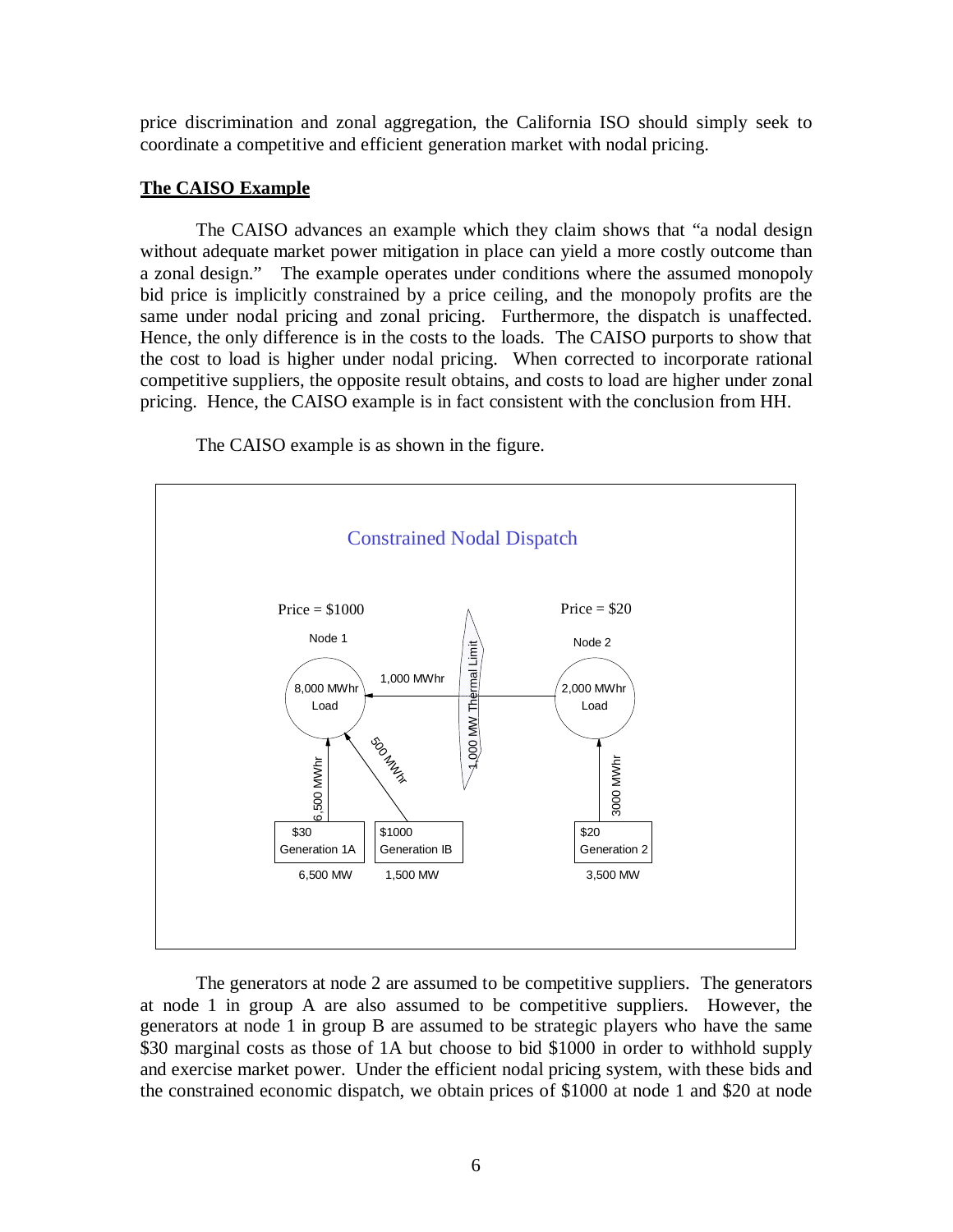2. All loads and all suppliers at each node face the same price at that node. There is no price discrimination for similarly situated market participants. The corresponding quantities are as shown in the figure. The transmission congestion rent of \$980 dollars for the 1000 MWhrs moving from node 2 to node 1 is assumed captured by the load. Straight computation gives the total cost to load.

Nodal Total Cost to Load:

 $8,000MWh * $1000 + 2000MWh * $20 - $980,000 = $7,060,000$ .

The result for the zonal pricing is somewhat more complicated. The analysis according to the CAISO is shown in the accompanying figure for a successful attempt to price discriminate.



The critical element of the CAISO reasoning is that under zonal pricing, in circumstances in which Generator B is able to exercise market power and raise the market clearing price at Node 1 to \$1000, and knowing that they would be paid their bid, competitive price taking suppliers at Node 1 "would bid their cost". In this case, the unconstrained price for the market would be \$30. Of course the unconstrained solution would use none of production of generator 1B, and would involve moving 1500 MWhrs from generator 2 to node 1. Since this would be physically impossible, the zonal redispatch to manage congestion would be the same as before. The CAISO assumes the suppliers at generator 1A would still be paid \$30, as would the generators at node 2.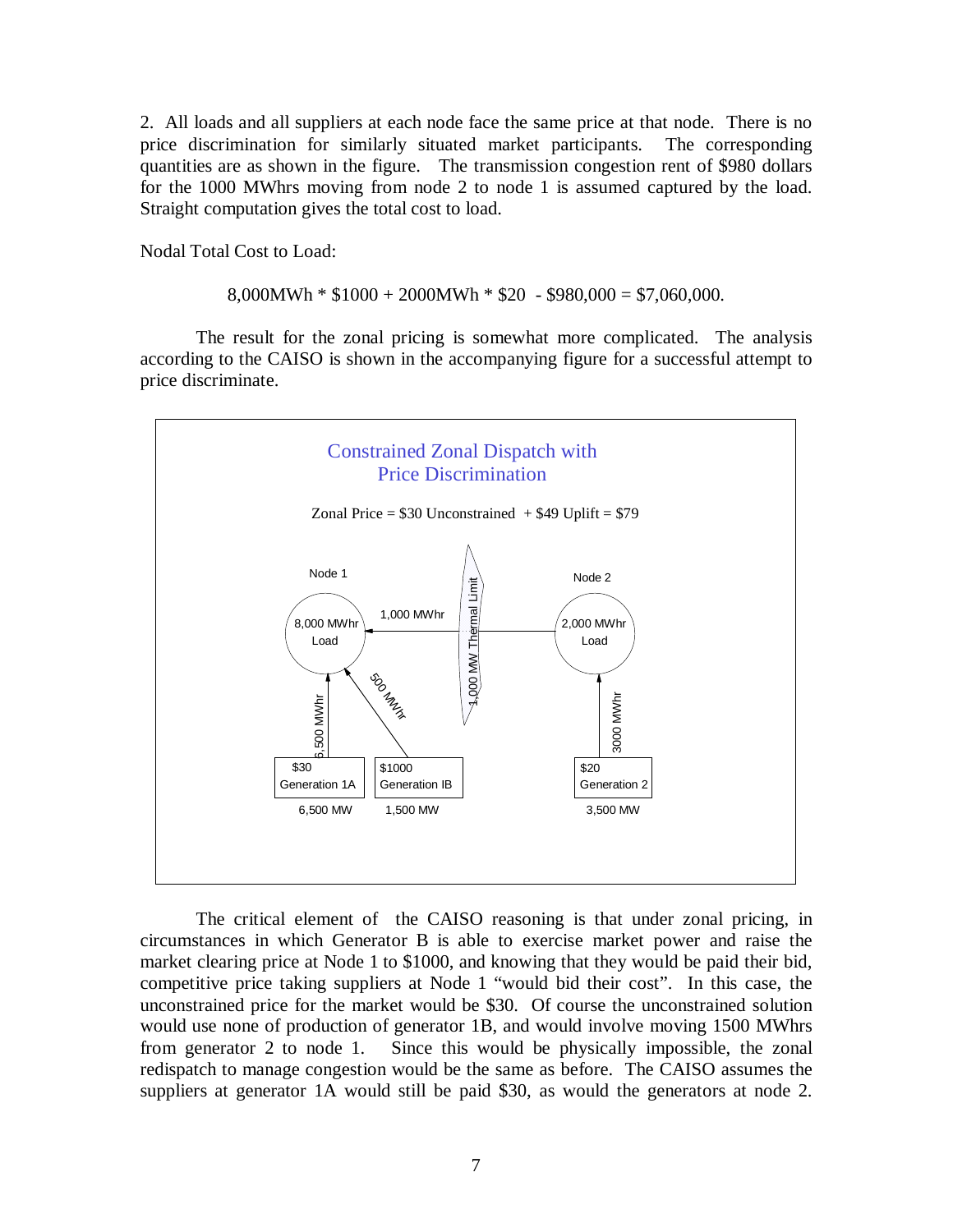However, the generators at node 2 would be compensated for their lost profit from the unconstrained dispatch, a constrained off payment that would be \$10 for the 500 MWhr they were forced to reduce. Similarly, the generator with market power at 1B would be paid \$1000 for the 500 MWhrs it would have to produce, which is the unconstrained market price of \$30 plus a \$970 constrained on payment. The resulting uplift would be

Uplift =  $(\$10*500 + \$970*500)/10,000=$ \$49.

Hence, the total price under the CAISO analysis is \$79 for a total cost of:

Zonal Discriminatory Total Cost to Load:

 $10,000MWh * $79 = $790,000.$ 

Thus the CAISO concludes that under zonal pricing the load would see a lower total cost than under nodal pricing. However, this CAISO hypothetical violates the basic principle that the competitive suppliers are assumed to be price takers who maximize their profits. The competitive suppliers could bid their cost and be paid \$30/MWh. But if they were rational they would recognize that they could also bid just under the market clearing price, and be paid \$999.99/MWh. In an unregulated competitive market, even perfectly competitive firms at Node 1 would bid so as to defeat the price discrimination and be paid the market clearing price. If the competitive firms at Node 1 bid the market clearing price, then the CAISO example illustrates the potential for the cost to load to be higher under zonal pricing than under nodal pricing.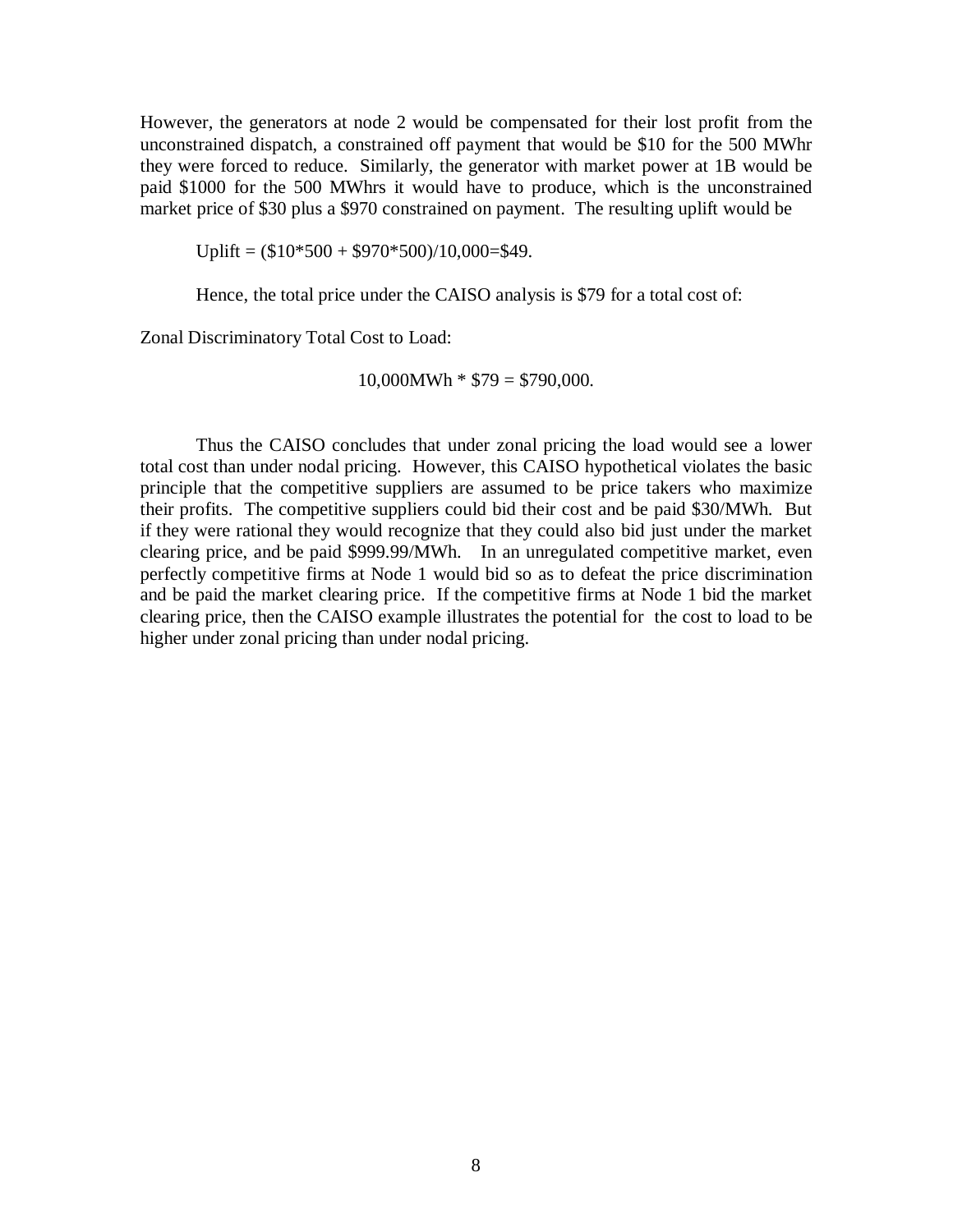

Now the unconstrained price would be \$999.99. This would produce the same unconstrained dispatch, which for the same reasons would be physically impossible. The final dispatch would be as before, with constrained on payments of \$0.01 for the 500 MWhrs from generator 1B and constrained off payments of \$979.99 for the 500 MWhrs of generation that must be backed off from generator 2. Hence the uplift would be the same,

Uplift =  $(\$.01*500 + \$979.99*500)/10,000=\$49$ .

However, now the observed zonal price would be  $$999.99 + $49 = $1048.99$ , and the total cost to load would be

Zonal Total Cost to Load with Rational Competitive Suppliers:

 $10,000MWh * $1048.99 = $10,489,900.$ 

With rational bidding by the competitive suppliers, and without successful price discrimination, the total cost to load is higher under the zonal model.

It should be noted that this result does not depend on the coincidental equality between the total demand and the supply at 1A and 2. Suppose that there were 6750 MW of competitive generation at 1A and 3750 MW at Node 2 The competitive generation at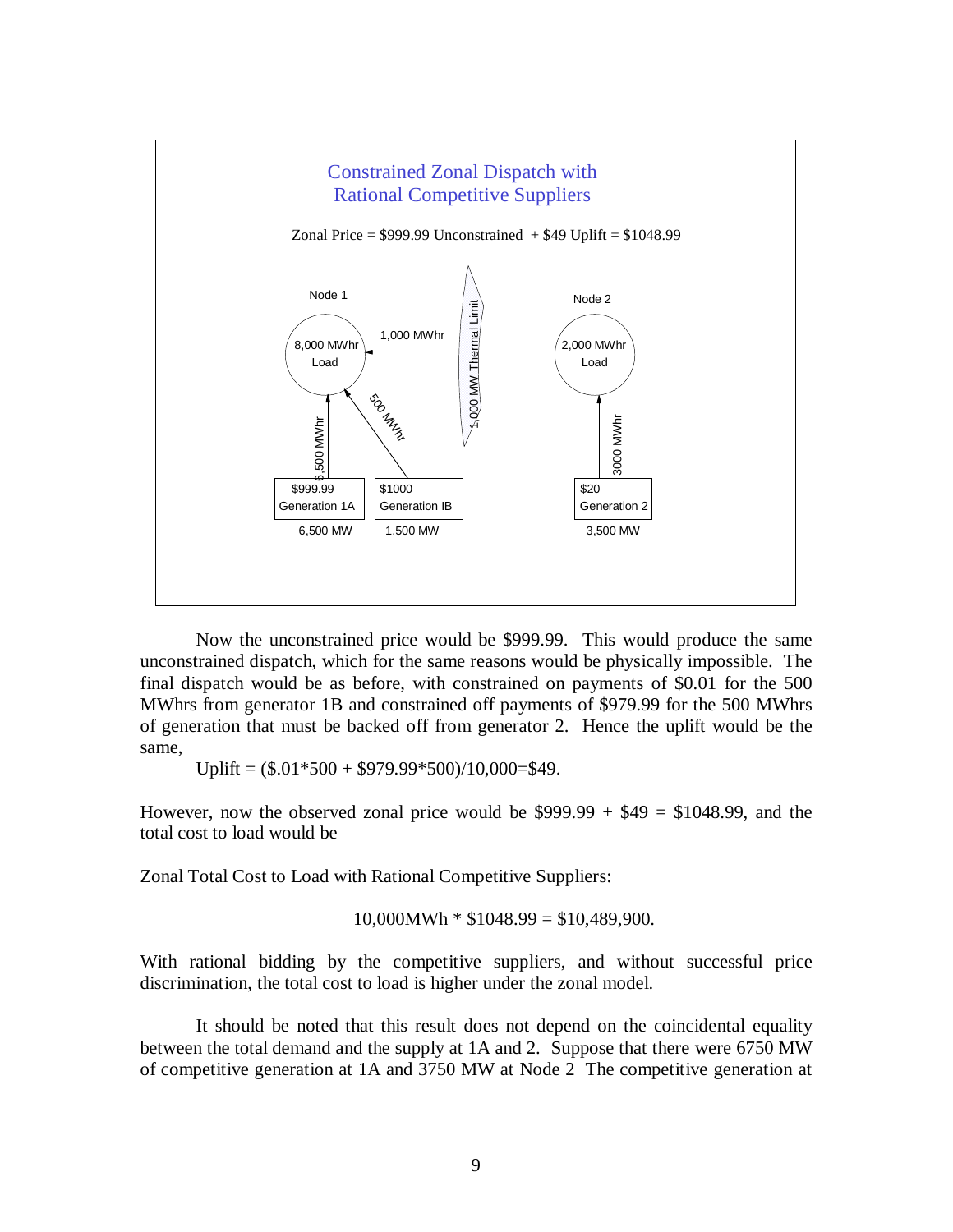Node 1 would still have an incentive to bid \$999.99, and costs to consumers would rise further due to even higher redispatch costs.

 $(6250MWh + 3750MWh) * $999.99$  = hypothetical dispatch cost + 250MWh \* \$999.99 + 500MWh \* \$1000 – 750MWh \* \$20 = Uplift Total zonal cost =  $$10, 734,898$ 

As mentioned above, the CAISO also refers in its example to the possibility that the generators located at 1A are actually net buyers, rather than pure sellers. Regardless of the "practical relevance" of this assumption, the CAISO's numerical example does not correctly account for the impact of zonal and nodal pricing on loads that are also generators. In essence, the transfer price for the internally provided energy does not affect the net cost of power to loads, only the price paid for purchased power and the cost of generation enters into the cost calculation for a vertically integrated load. The impact of vertical integration on the case posited by the CAISO can be illustrated by assuming that the 6500MWh of generation at 1A is owned by the loads. Under this assumption, the net costs borne by load under zonal pricing is \$780,000, while the net costs borne by loads under nodal pricing would be only \$755,000. The higher cost of zonal pricing would arise from the artificially high price paid to the competitive generation located at node 2.

The net cost borne by the vertically integrated load under zonal pricing would have three components: zonal payments for energy; generation margins, and zonal uplift costs. These components are shown below:

| Zonal payments: | $(6500MWh + 3500MWh)*$ \$30 |
|-----------------|-----------------------------|
|-----------------|-----------------------------|

Generation margin: 6500 \* (\$30 - \$30)

Uplift Costs:  $500MWh * $1000 - 500MWh * 20^{13}$ 

The total cost borne by load under zonal pricing is:

 $$300,000 + 0 + $480,000 = $780,000$ 

The net cost borne by vertically integrated load under nodal pricing would also have three components: nodal energy payments; generation margins, and congestion rent credits. These components are shown below:

Nodal payments: 8000MWh\* \$1000 + 2000MWh \* 20

 $13<sup>°</sup>$ 13 Another way of describing this would be to note that the load buys 3500MWh from others at \$30/Mwh, self-generates 6500MWh at a cost of \$30/MWh and pays uplift of \$480,000 to the generators located at 1B and 2.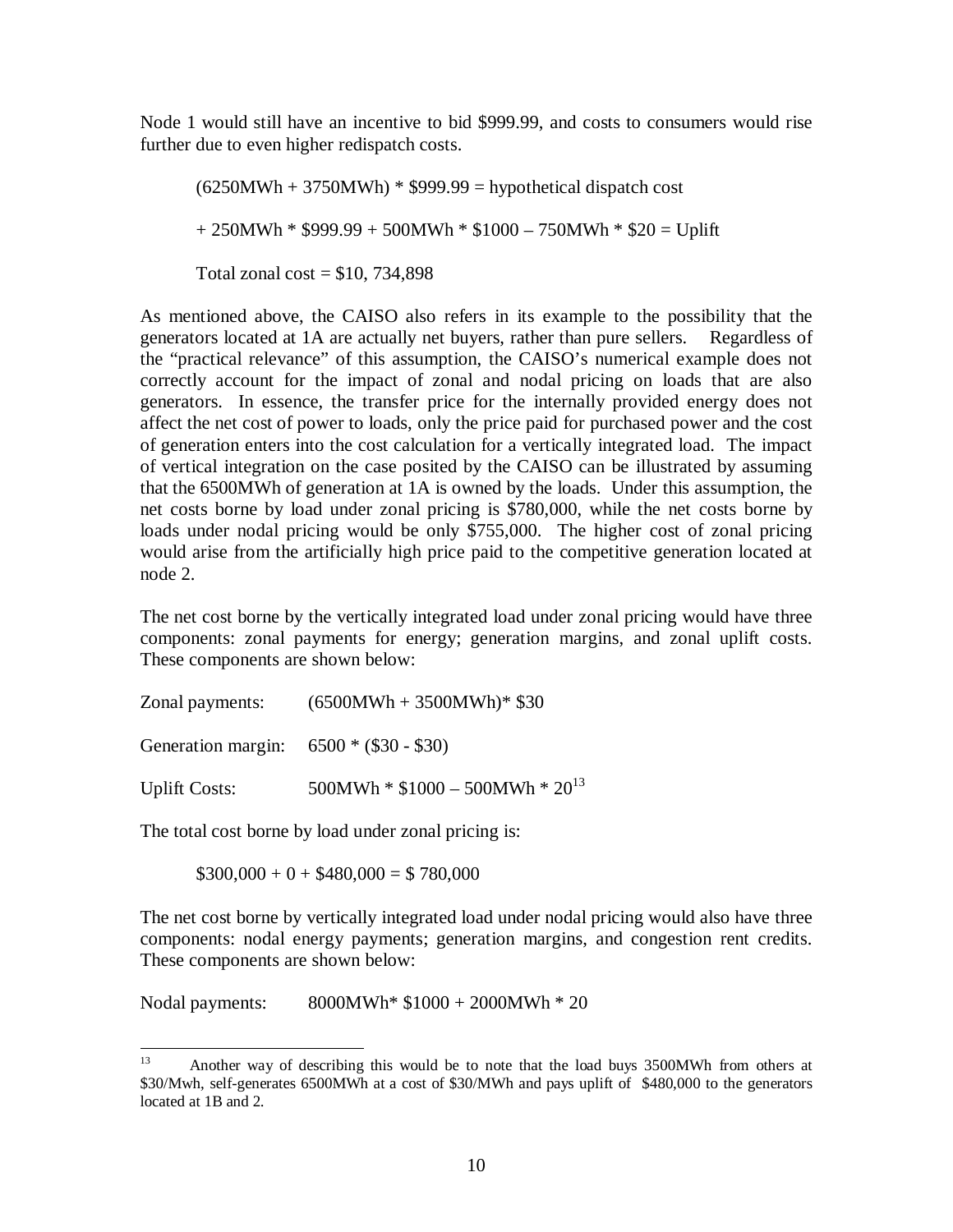Generation margin: 6500 \* (\$1000 - \$30)

Congestion rents:  $$980 * 1000$ 

The total cost borne by load under nodal pricing is therefore:

 $$8,040,000 - $6,305,000 - $980,000 = $755,000.$ <sup>14</sup>

Once again, it is seen that the total costs borne by load are higher under zonal pricing than under nodal pricing.

The CAISO's example overlooks the fundamental reality that generators will bid differently depending on how they are compensated. If the market rules provide that generators scheduled in the market will be paid the market clearing price, then competitive generators have an incentive to bid their costs. If the market rules provide that generators scheduled in the market will be paid their bid, then competitive generators will have an incentive to bid the higher of their costs or the expected market clearing price.

In practice, of course, competitive generators at 1A would not have perfect information about load or the level of bids by the firm exercising market power at 1B. However, the lack of perfect information would not generally alter the impact of zonal pricing. There would be bidding mistakes, to be sure, but there is no reason to believe that the mistakes would be such that the competitive suppliers would leave very much money on the table. Furthermore, the mistakes would produce added inefficiencies in the choice of the best plants to run, which would ultimately raise costs to load.

The CAISO's example is noteworthy in three respects. First, the logic that zonal pricing will reduce payments by load does not require that the generators at location 1B be exercising market power. The logic would remain the same if these marginal generators simply had higher incremental costs than the generators at 1A. The CAISO logic suggests that the ISO should implement a zonal pricing system to reduce payments to the competitive generators at 1A. It is important to recognize the implication that higher payments should go to high cost generators than to low cost generators. This kind of policy will not create or sustain the competitive markets that are the focus of policy behind electricity market reform.

Second, the logic the CAISO uses to argue that zonal pricing will reduce payments by load could equally well be applied to argue that every generator should be paid its bid rather than the market clearing price. If generators had different costs, and generators bid their costs, this pricing rule would also appear to reduce payments by load. The only difference is that it is perhaps more obvious in this case that rational generators would not bid their costs under such a pricing rule.

 $14$ Another way of thinking about this calculation is that the load buys 1500 MW  $\circ$  \$1000/MWh at node 1, 2000 MW at \$20 at node 2, self-provides 6500 MWh at a cost of \$30/MWh and receives congestion rents of \$980/MWh on the power imported to node 1 from node 2.